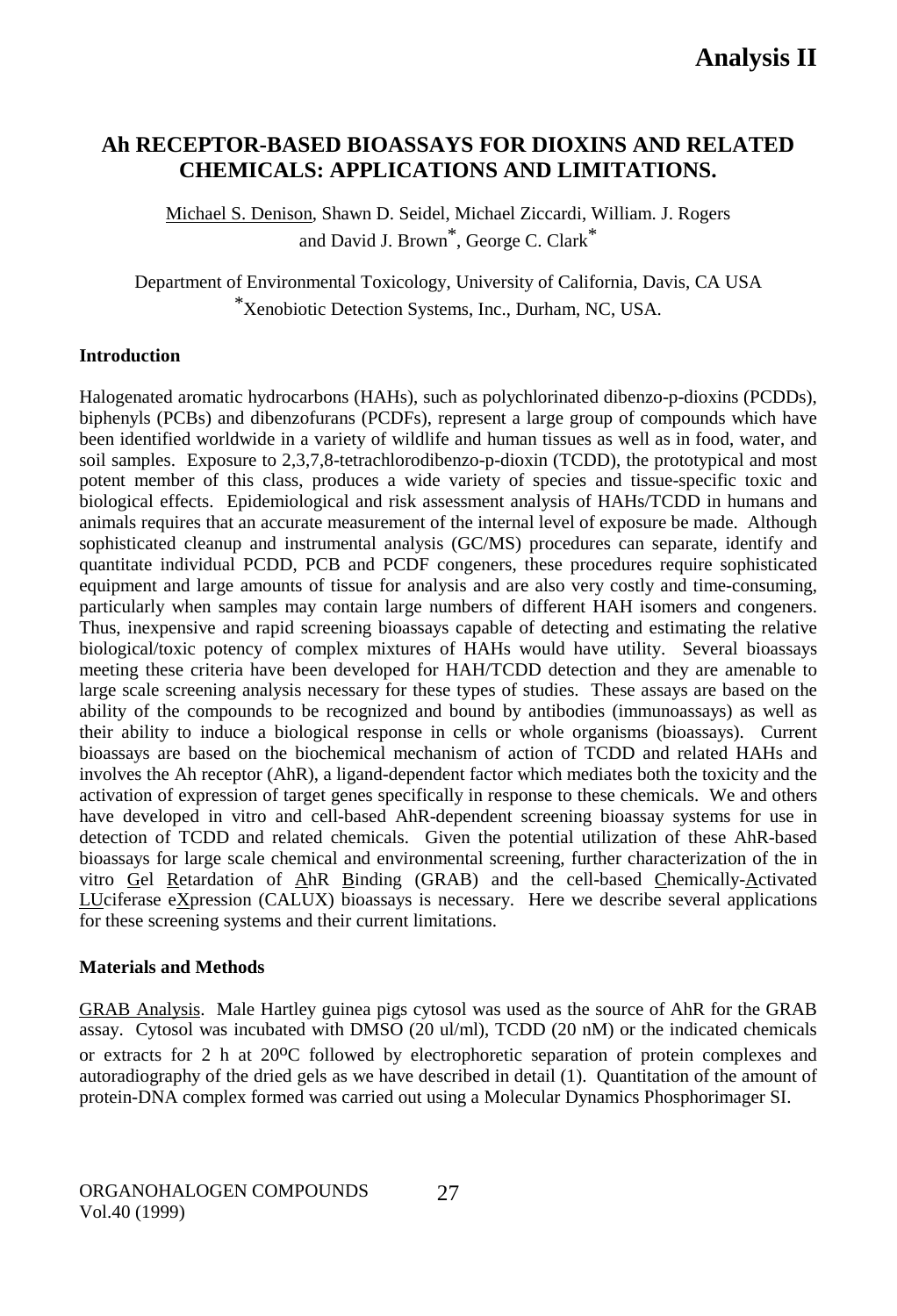CALUX. The CALUX assay utilizes recombinant mouse hepatoma (H1L1.1c2) cells which we previously generated and which were grown and maintained as described in detail (2). These cells, derived from the Hepa1c1c7 line, were engineered to contain a stably integrated DRE-driven firefly luciferase reporter gene plasmid whose transcriptional activation occurs in a time-, dose-, ligand- and AhR-dependent manner (2). For chemical treatment, H1L1.1c2 cells were grown in 24 to 96 well culture plates and incubated with DMSO, TCDD, 25-50 ul of whole serum or pure chemical or extracts for 4 hours at 37oC. After incubation, the cells were lysed and luciferase activity determined using a Dynatech ML3000 Microplate Luminometer with automatic injection of Promega stabilized luciferase reagent as we have described in detail (2). Luciferase activity, normalized to sample protein concentration determined using the fluorescamine protein assay (3) and bovine serum albumin as the standard, was calculated as relative light units (RLU) per mg of protein and expressed relative to that induced by TCDD.

Preparation of Crude Newspaper Extracts.DMSO extracts of commercial newspapers, virgin unprinted paper and newpaper ink were prepared for CALUX/GRAB analysis. Approximately 0.1 g of minced newsprint was deposited into individual Teflon-lined screw cap tubes followed by the addition of 10 volumes of DMSO; ink was extracted with an equivalent volume of isooctane. The capped sample was allowed to stand overnight (16 h) followed by transfer of the crude solvent "extract" into a clean Teflon-capped vial and an aliquot  $(20 \mu l/ml)$  analyzed by GRAB and CALUX.

#### **Results and Discussion**

The CALUX and GRAB bioassays provide us with inexpensive and relatively rapid systems for the detection TCDD and related chemicals. With TCDD, these systems are rapid (~5h) and sensitive (with detection limits below 1 ppt for TCDD in extracts and ~5 ppt for TCDD in whole serum) and it has been adapted to a 96 well microplate format for increase sample analysis. Validation studies have also revealed a good correlation between CALUX induction and TCDD/HAH concentrations (2,4-6). We have also used the CALUX assay for direct detection of TCDD/HAHs in small volumes (25-50 ul) of whole serum and extracts from tissue and other matrices and these results will be presented. The inclusion of a potent Ah receptor antagonist (to correct for non-ligand dependent induction) has also increased the sensitivity and selectivity of the assay system, thus improving its diagnostic value.

However, a major limitation of these bioassays is that they are not specific for TCDD alone, but they will respond to any chemical which can bind to and activate the AhR. We commonly observe that the GRAB assay not only responds to a much greater spectrum of chemicals than the CALUX bioassay, but the magnitude of response to a given crude extract is generally far greater as well, likely due to its ability to be activated by other chemicals in the mixture. For example, we observe positive signals using a DMSO extract of a commercial newspaper (Print) with both assays (Figure 1), although the response with the GRAB assay is much greater (equivalent to 1 nM TCDD). The minimal response observed using an extract of virgin unprinted paper suggests that the positive activity results from the ink used in the printing process. In fact, an isooctane extract of the printers ink used to print the specific newspaper we analyzed, contained significantly greater activity than the printed paper alone. Thus the activity likely results from the printers ink. Although both assays could be used to determine this, the GRAB assay responded to a greater degree. Additional studies (7) have not only revealed that the GRAB assay responds positively to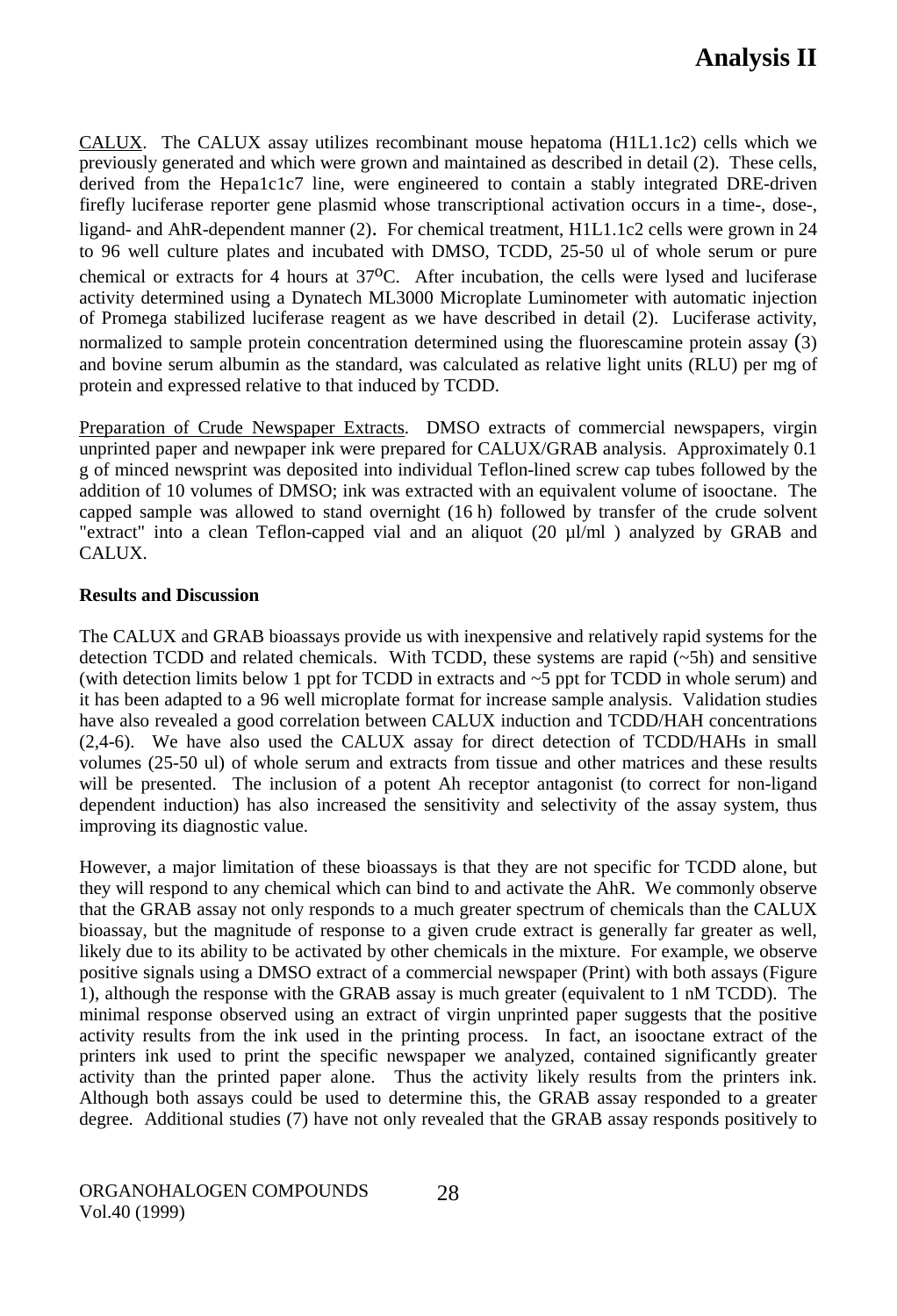a greater number of chemicals than detected by the CALUX bioassay, but the GRAB assay can be activated by a large number of chemicals which fail to induce in the CALUX bioassay. These results reveal a significant discrepancy between the ability of these two bioassays to detect AhR agonists.

Analysis using only the GRAB assay can provide information as to the ability of a chemical to stimulate transformation of the AhR into its DNA binding form, but not whether it will be able actually to induce AhR-dependent gene expression in intact cells. GRAB is a useful bioassay to identify and characterize chemicals which can bind to the AhR (i.e. induce AhR transformation and DNA binding) and can be used to examine the ligand-specificity of the AhR. However, the ability of chemicals and chemical extracts to activate the AhR *in vitro* but not in intact cells, as shown in our results, is clearly a major limitation of GRAB or AhR ligand binding assays for screening of unknown extracts for dioxins and related HAHs. Consequently, use of GRAB or ligand binding assays as environmental screening tools will result in large numbers of non-HAH false positives and, as such, they are inappropriate for use in chemical screening procedures. Clearly, the preferred approach for identification of dioxins and related HAHs in extracts containing unknown mixtures of chemicals is initial screening using the CALUX (or a related cell-based bioassay) although some false positive will still result (albeit significantly less that obtained with GRAB analysis). The coupling of the CALUX bioassay with a rapid chemical extraction/separation procedures will not only reduce these false positives, but it will improve the sensitivity and specificity of detection and facilitate the use of the CALUX bioassay as a prescreening tool for large numbers of samples in order to identify those for subsequent analysis by GC/MS.

#### **Acknowledgments**

This work was supported by the National Institutes of Environmental Health Sciences [ES07865 (MSD), R44ES08372-02 (GCC), a Environmental Toxicology Training Grant (ES07059 (SDD))] and a Superfund Basic Research Grant (ES04699 (MSD)).

# **References**

- 1. Bank PA, Yao EF, Swanson HI, Tullis K, Denison MS (1995) Arch. Biochem. Biophys. 317, 439-448.
- 2. Garrison PM, Tullis K, Aarts JMMJG. Brouwer A, Giesy JP, Denison MS (1996) Fund. Appl. Toxicol. 30, 194-203.
- 3. Lorenzen A, Kennedy SW (1993) Analyt. Biochem. 214, 346-348.
- 4. Aarts JMMJG, Cenijn PH, Blankvoort BMG, Murk AJ, Brouwer A, Bovee TFH, Traag WA, Hoogenboom LAP, Patandin S, Weisglas-Kuperus,N, Sauer, PJJ, Denison MS (1996) Organohalogen Compounds 27, 285-290.
- 5. Murk AJ, Legler J, Denison MS, van der Guchte CJ, Brouwer A (1996) Fund. Appl. Toxicol. 33, 149-160.
- 6. Murk AJ, Leonards PEG, Bulder AS, Jonas AS, Rozemeijer MJC, Denison MS, Koeman JH, Brouwer A (1997) Environ. Toxicol. Chem. 16, 1583-1589.
- 7. Denison MS, Rogers WJ, Fair M, Ziccardi M, Clark GC, Murk AJ, Brouwer, A (1996), Organohalogen Compounds 27, 280-284.